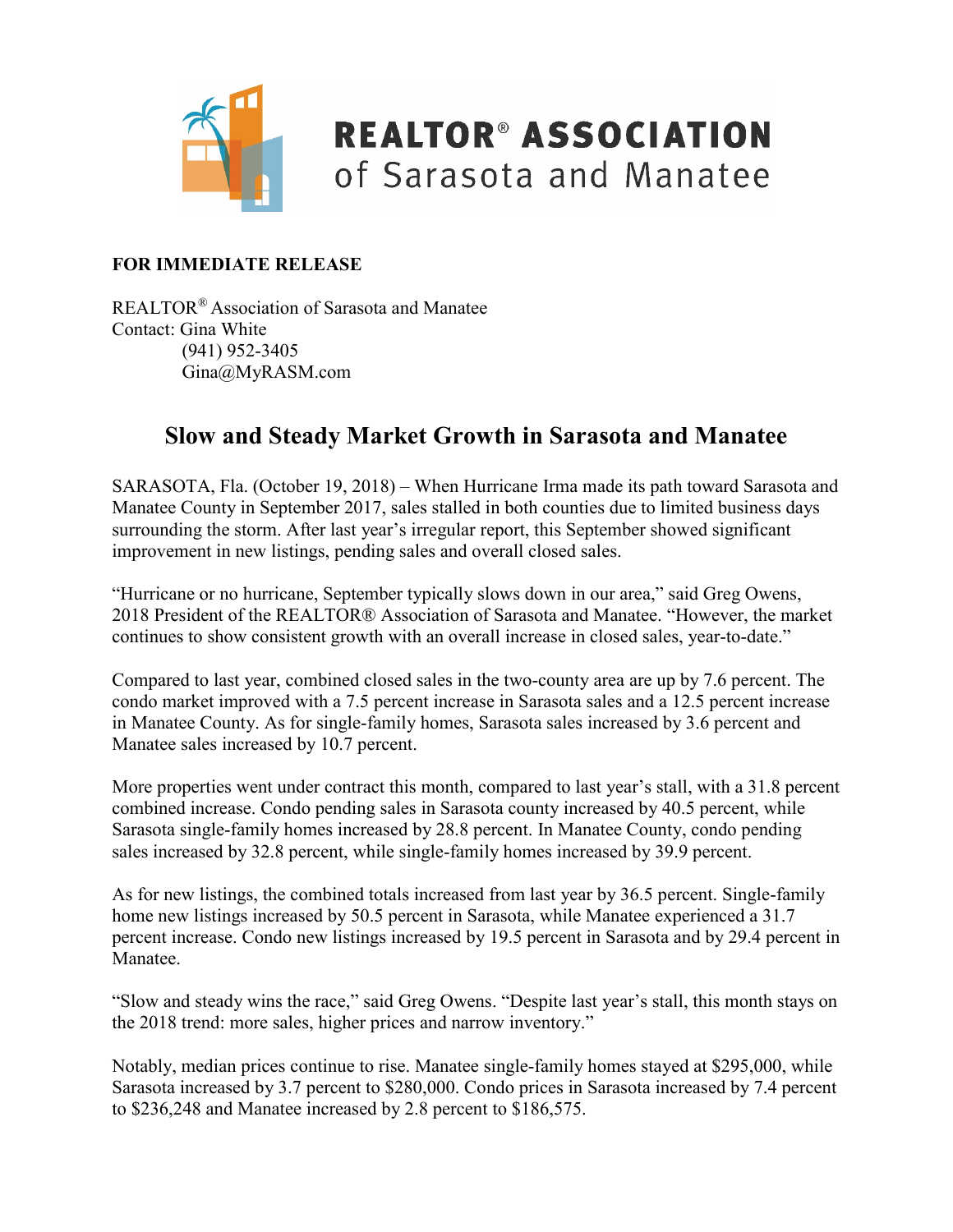Inventory is up by 2.7 percent, compared to last year's two-county area totals. Sarasota singlefamily home inventory increased by 6.7 percent to 2,583, while Manatee single-family homes decreased by 0.8 percent to 2,002. Sarasota condo inventory increased by 4.2 percent to 1,463, while Manatee condo inventory is down by 3 percent to 774 available properties.

"The law of supply and demand tells us that low supply will impact median prices and eventually closed sales," said Greg Owens.

According to current month's supply of inventory, the market continues to favor the seller. Single-family homes in Sarasota and Manatee are both at a 3.8-month supply, a 2.7 percent increase in Sarasota and a 5 percent decrease in Manatee. As for condos, Manatee County decreased by 12.8 percent to a 3.4 month's supply and Sarasota is at a 4.2 month's supply, a 6.7 percent decrease from last year.

Monthly reports are provided by Florida REALTORS® with data compiled from My Florida Regional Multiple Listing Service. For comprehensive statistics dating back to 2005, visit [www.MyRASM.com/statistics.](http://www.myrasm.com/statistics)

###

#### **About REALTOR® Association of Sarasota and Manatee**

The REALTOR® Association of Sarasota and Manatee (RASM) is the largest real estate trade association in Sarasota and Manatee counties, serving over 6,500 members. RASM provides technology, training, networking and business support to members, and supports a healthy real estate market by upholding high professional and ethical standards through a Code of Ethics, ongoing education and certification programs. As the advocate for the real estate brokerage industry, RASM is the Voice for Real Estate® in the Sarasota/Manatee region. For more information, call (941) 952-3400 or visit [www.myrasm.com.](http://www.myrasm.com/)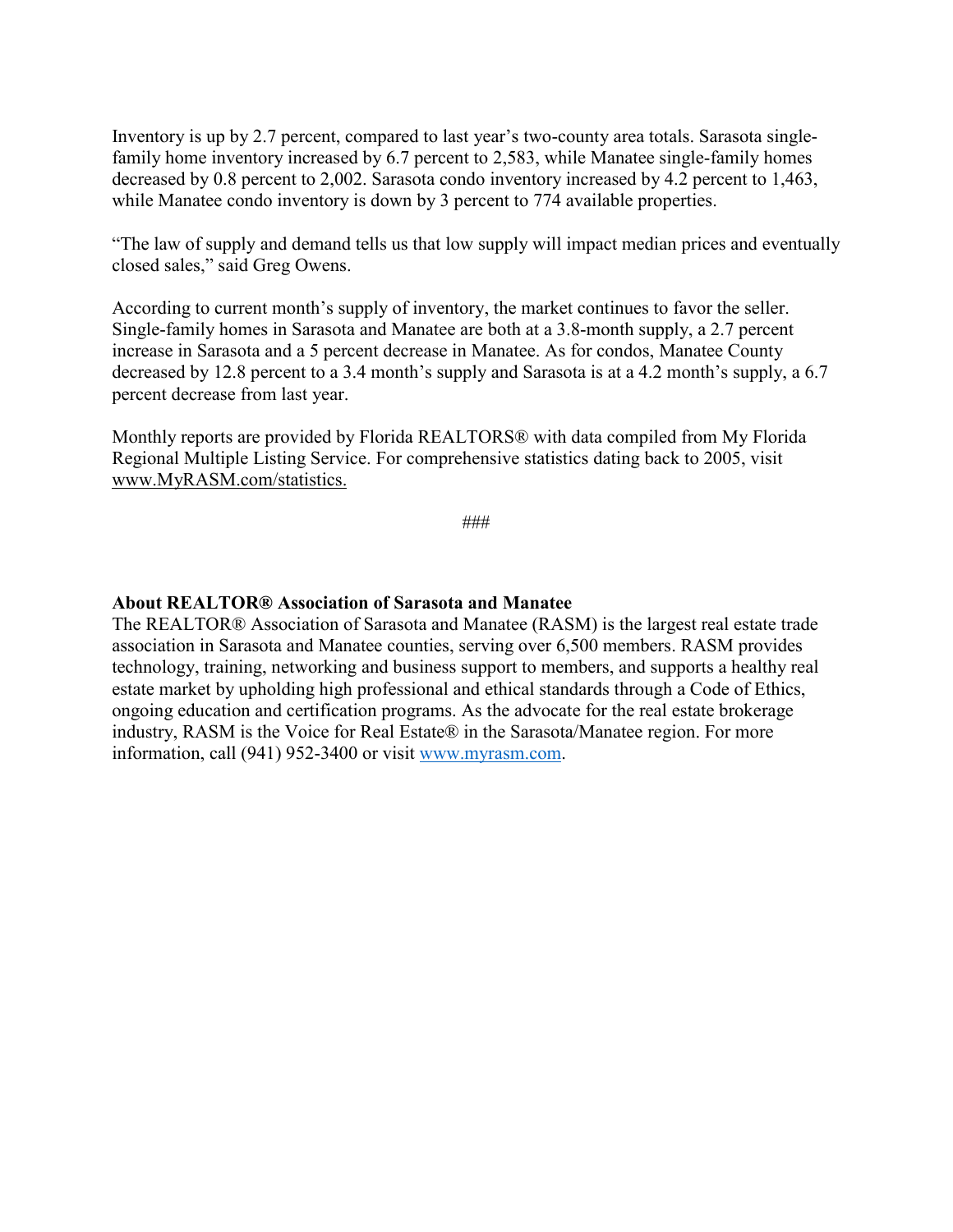### Monthly Market Summary - September 2018 Manatee County Single Family Homes





**Median Sale Price**

**Median Sale Price** 

**Closed Sales**

**Inventory**

|                                        | September 2018  | September 2017  | Percent Change<br>Year-over-Year |
|----------------------------------------|-----------------|-----------------|----------------------------------|
| <b>Closed Sales</b>                    | 467             | 422             | 10.7%                            |
| Paid in Cash                           | 122             | 105             | 16.2%                            |
| <b>Median Sale Price</b>               | \$295,000       | \$295,000       | 0.0%                             |
| Average Sale Price                     | \$348,158       | \$354,656       | $-1.8%$                          |
| Dollar Volume                          | \$162.6 Million | \$149.7 Million | 8.6%                             |
| Med. Pct. of Orig. List Price Received | 96.0%           | 95.4%           | 0.6%                             |
| <b>Median Time to Contract</b>         | 48 Days         | 47 Days         | 2.1%                             |
| Median Time to Sale                    | 96 Days         | 90 Days         | 6.7%                             |
| <b>New Pending Sales</b>               | 494             | 353             | 39.9%                            |
| New Listings                           | 540             | 410             | 31.7%                            |
| Pending Inventory                      | 688             | 620             | 11.0%                            |
| <b>Inventory (Active Listings)</b>     | 2,002           | 2,018           | $-0.8%$                          |
| Months Supply of Inventory             | 3.8             | 4.0             | $-5.0%$                          |

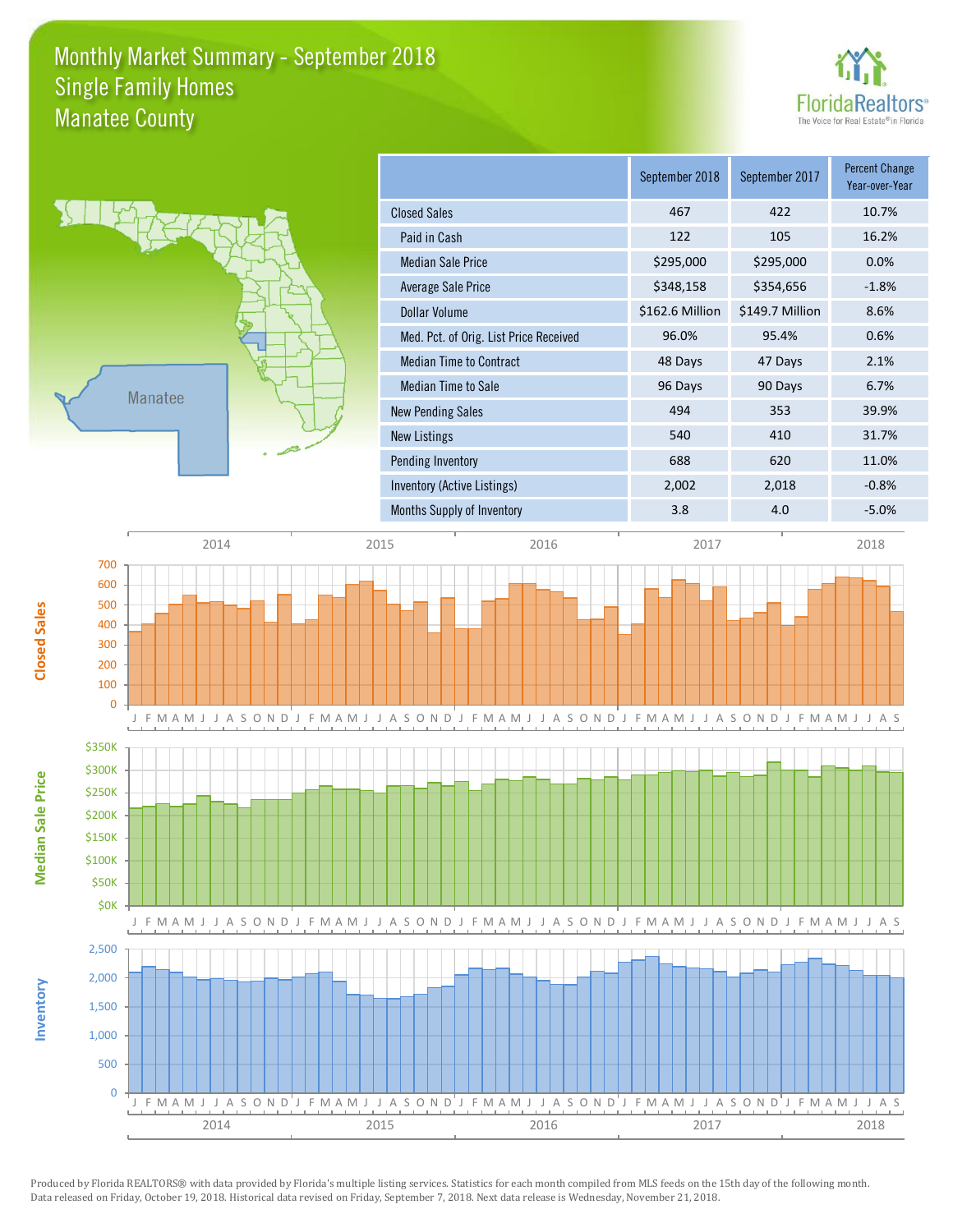### Monthly Market Summary - September 2018 Sarasota County Single Family Homes





**Median Sale Price**

**Median Sale Price** 

**Closed Sales**

**Inventory**

|                                        | September 2018  | September 2017  | <b>Percent Change</b><br>Year-over-Year |
|----------------------------------------|-----------------|-----------------|-----------------------------------------|
| <b>Closed Sales</b>                    | 548             | 529             | 3.6%                                    |
| Paid in Cash                           | 196             | 212             | $-7.5%$                                 |
| <b>Median Sale Price</b>               | \$280,000       | \$269,900       | 3.7%                                    |
| Average Sale Price                     | \$355,485       | \$353,869       | 0.5%                                    |
| Dollar Volume                          | \$194.8 Million | \$187.2 Million | 4.1%                                    |
| Med. Pct. of Orig. List Price Received | 95.9%           | 95.7%           | 0.2%                                    |
| <b>Median Time to Contract</b>         | 46 Days         | 43 Days         | 7.0%                                    |
| <b>Median Time to Sale</b>             | 91 Days         | 90 Days         | 1.1%                                    |
| <b>New Pending Sales</b>               | 582             | 452             | 28.8%                                   |
| New Listings                           | 718             | 477             | 50.5%                                   |
| Pending Inventory                      | 797             | 816             | $-2.3%$                                 |
| Inventory (Active Listings)            | 2,583           | 2,420           | 6.7%                                    |
| Months Supply of Inventory             | 3.8             | 3.7             | 2.7%                                    |

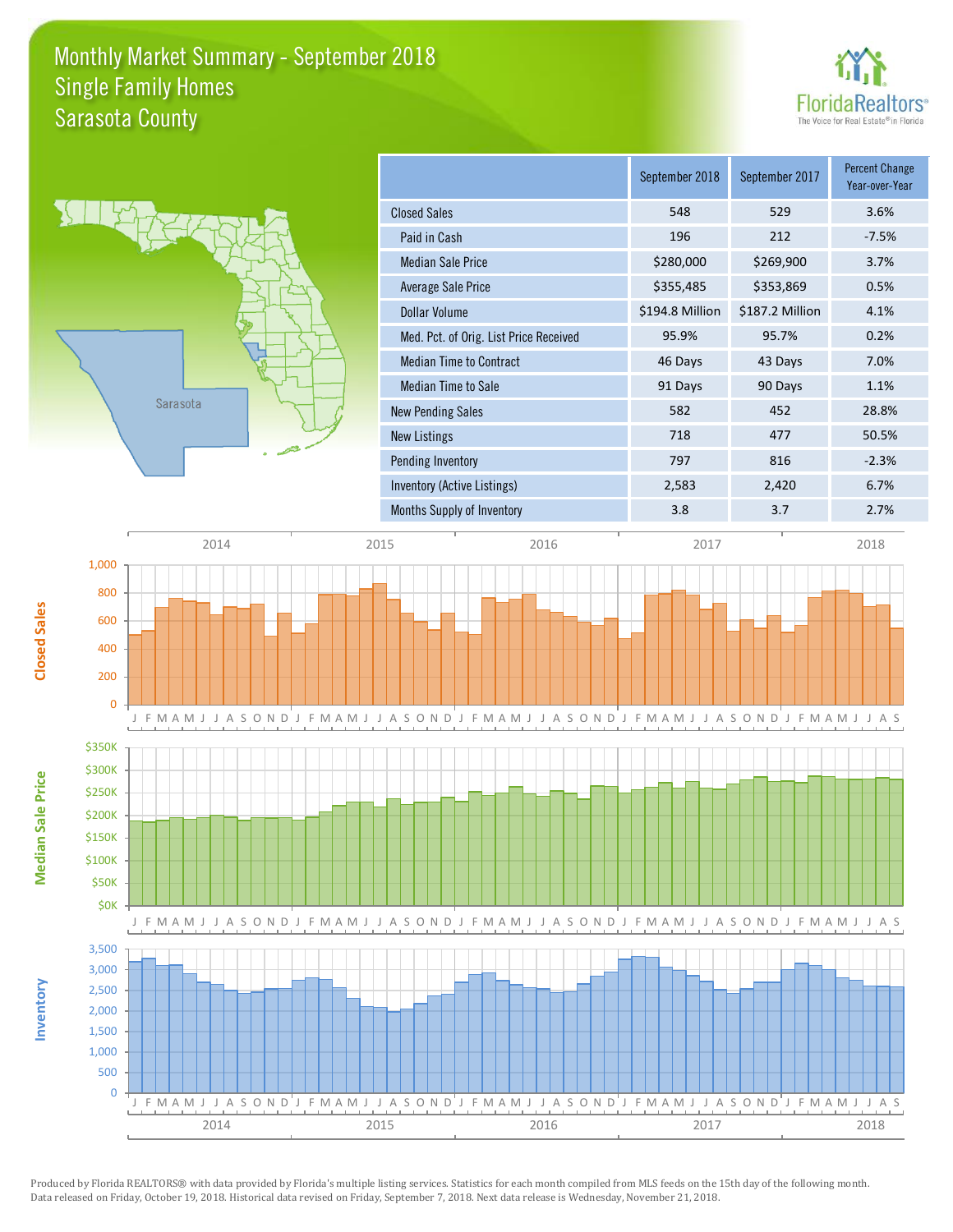### Monthly Market Summary - September 2018 Manatee County Townhouses and Condos





**Median Sale Price**

**Median Sale Price** 

**Closed Sales**

**Inventory**

|                                        | September 2018 | September 2017 | <b>Percent Change</b><br>Year-over-Year |
|----------------------------------------|----------------|----------------|-----------------------------------------|
| <b>Closed Sales</b>                    | 198            | 176            | 12.5%                                   |
| Paid in Cash                           | 104            | 83             | 25.3%                                   |
| <b>Median Sale Price</b>               | \$186,575      | \$181,500      | 2.8%                                    |
| <b>Average Sale Price</b>              | \$210,586      | \$249,693      | $-15.7%$                                |
| <b>Dollar Volume</b>                   | \$41.7 Million | \$43.9 Million | $-5.1%$                                 |
| Med. Pct. of Orig. List Price Received | 95.1%          | 95.6%          | $-0.5%$                                 |
| <b>Median Time to Contract</b>         | 46 Days        | 58 Days        | $-20.7%$                                |
| <b>Median Time to Sale</b>             | 97 Days        | 103 Days       | $-5.8%$                                 |
| <b>New Pending Sales</b>               | 182            | 137            | 32.8%                                   |
| <b>New Listings</b>                    | 196            | 164            | 19.5%                                   |
| <b>Pending Inventory</b>               | 286            | 219            | 30.6%                                   |
| Inventory (Active Listings)            | 774            | 798            | $-3.0%$                                 |
| <b>Months Supply of Inventory</b>      | 3.4            | 3.9            | $-12.8%$                                |

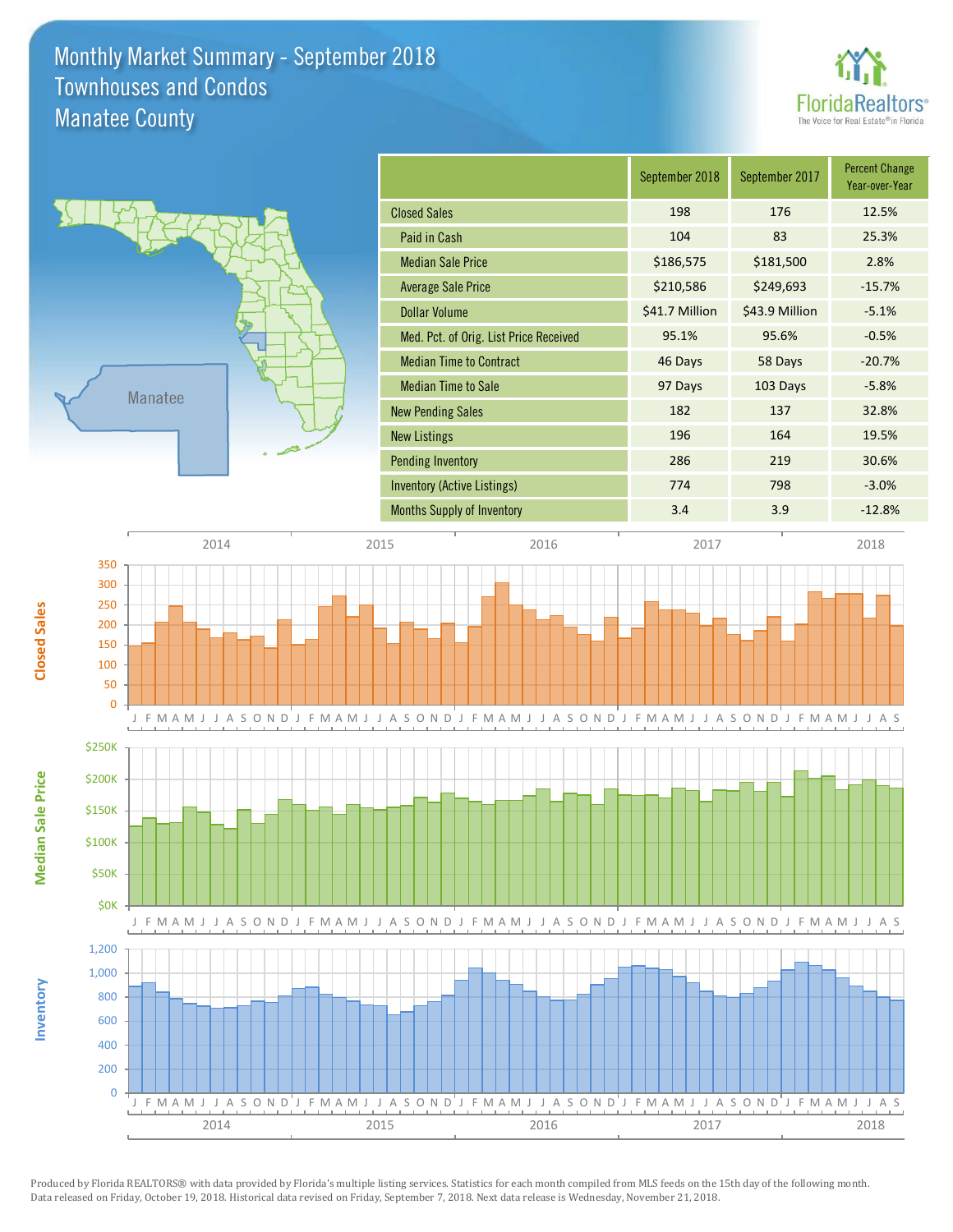### Monthly Market Summary - September 2018 Sarasota County Townhouses and Condos

![](_page_5_Picture_1.jpeg)

![](_page_5_Figure_2.jpeg)

**Median Sale Price**

**Median Sale Price** 

**Closed Sales**

**Inventory**

|                                        | September 2018 | September 2017 | <b>Percent Change</b><br>Year-over-Year |
|----------------------------------------|----------------|----------------|-----------------------------------------|
| <b>Closed Sales</b>                    | 258            | 240            | 7.5%                                    |
| Paid in Cash                           | 140            | 135            | 3.7%                                    |
| <b>Median Sale Price</b>               | \$236,248      | \$220,000      | 7.4%                                    |
| Average Sale Price                     | \$311,829      | \$314,206      | $-0.8%$                                 |
| <b>Dollar Volume</b>                   | \$80.5 Million | \$75.4 Million | 6.7%                                    |
| Med. Pct. of Orig. List Price Received | 94.6%          | 94.2%          | 0.4%                                    |
| <b>Median Time to Contract</b>         | 52 Days        | 61 Days        | $-14.8%$                                |
| <b>Median Time to Sale</b>             | 103 Days       | 110 Days       | $-6.4%$                                 |
| <b>New Pending Sales</b>               | 260            | 185            | 40.5%                                   |
| <b>New Listings</b>                    | 365            | 282            | 29.4%                                   |
| <b>Pending Inventory</b>               | 471            | 400            | 17.8%                                   |
| Inventory (Active Listings)            | 1,463          | 1,404          | 4.2%                                    |
| <b>Months Supply of Inventory</b>      | 4.2            | 4.5            | $-6.7%$                                 |

![](_page_5_Figure_4.jpeg)

Produced by Florida REALTORS® with data provided by Florida's multiple listing services. Statistics for each month compiled from MLS feeds on the 15th day of the following month. Data released on Friday, October 19, 2018. Historical data revised on Friday, September 7, 2018. Next data release is Wednesday, November 21, 2018.

2014 2015 2016 2016 2017 2018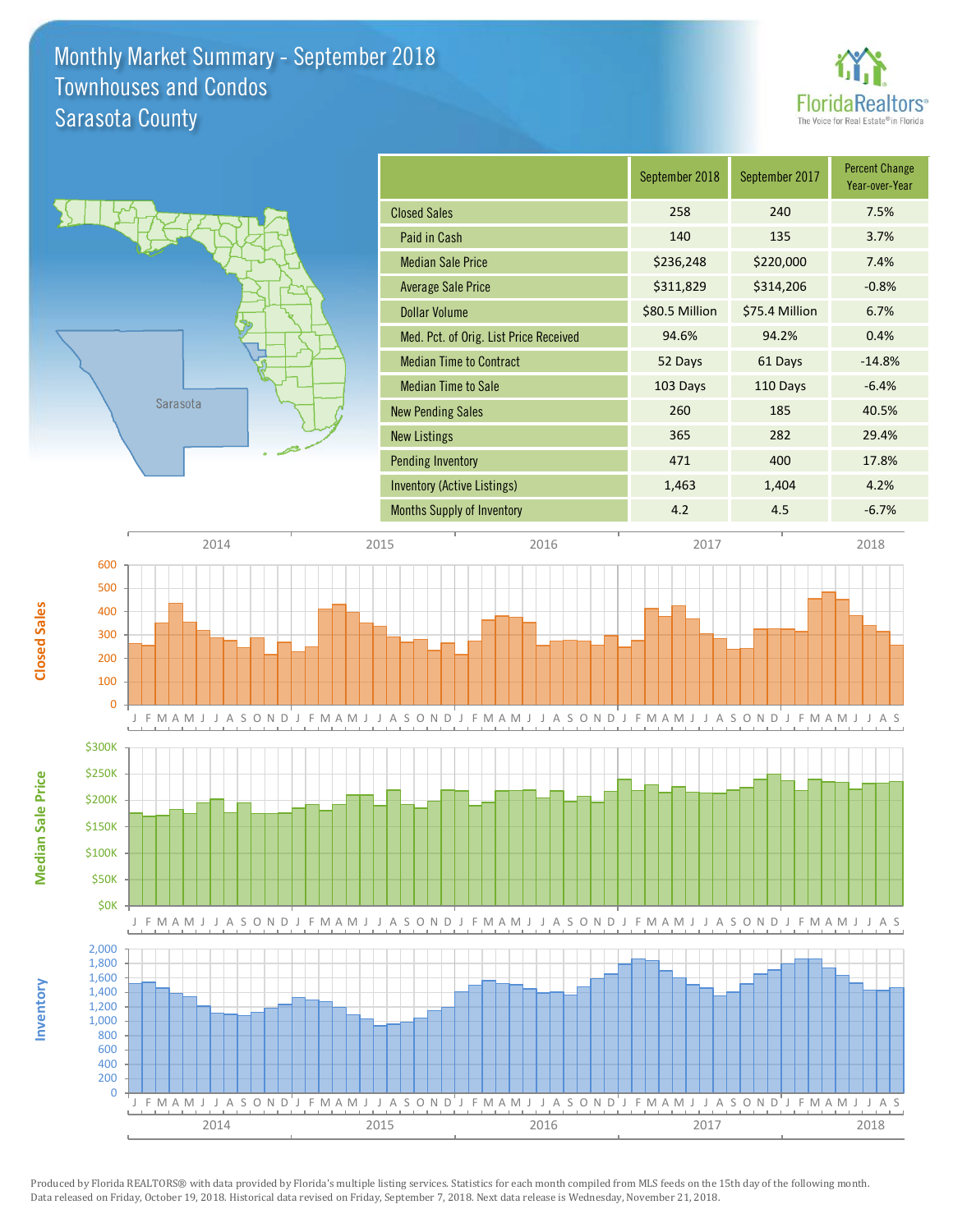![](_page_6_Picture_0.jpeg)

## **REALTOR® ASSOCIATION** of Sarasota and Manatee

## **Expanded Statistical Report**

# Sarasota and Manatee Counties September 2018

For more detailed reports, visit http://www.MyRASM.com/statistics/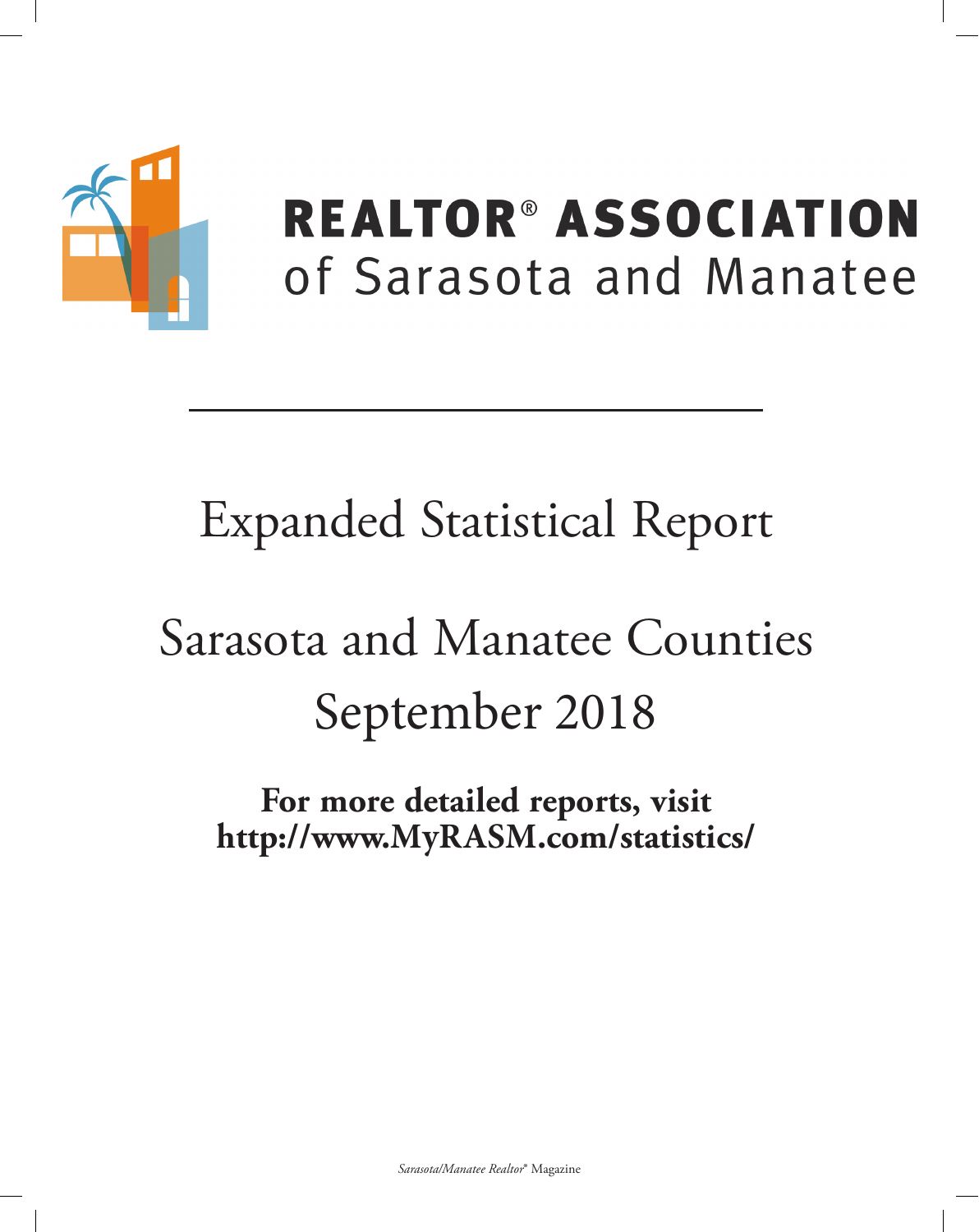### Monthly Distressed Market - September 2018 Manatee County Single Family Homes

![](_page_7_Picture_1.jpeg)

![](_page_7_Figure_2.jpeg)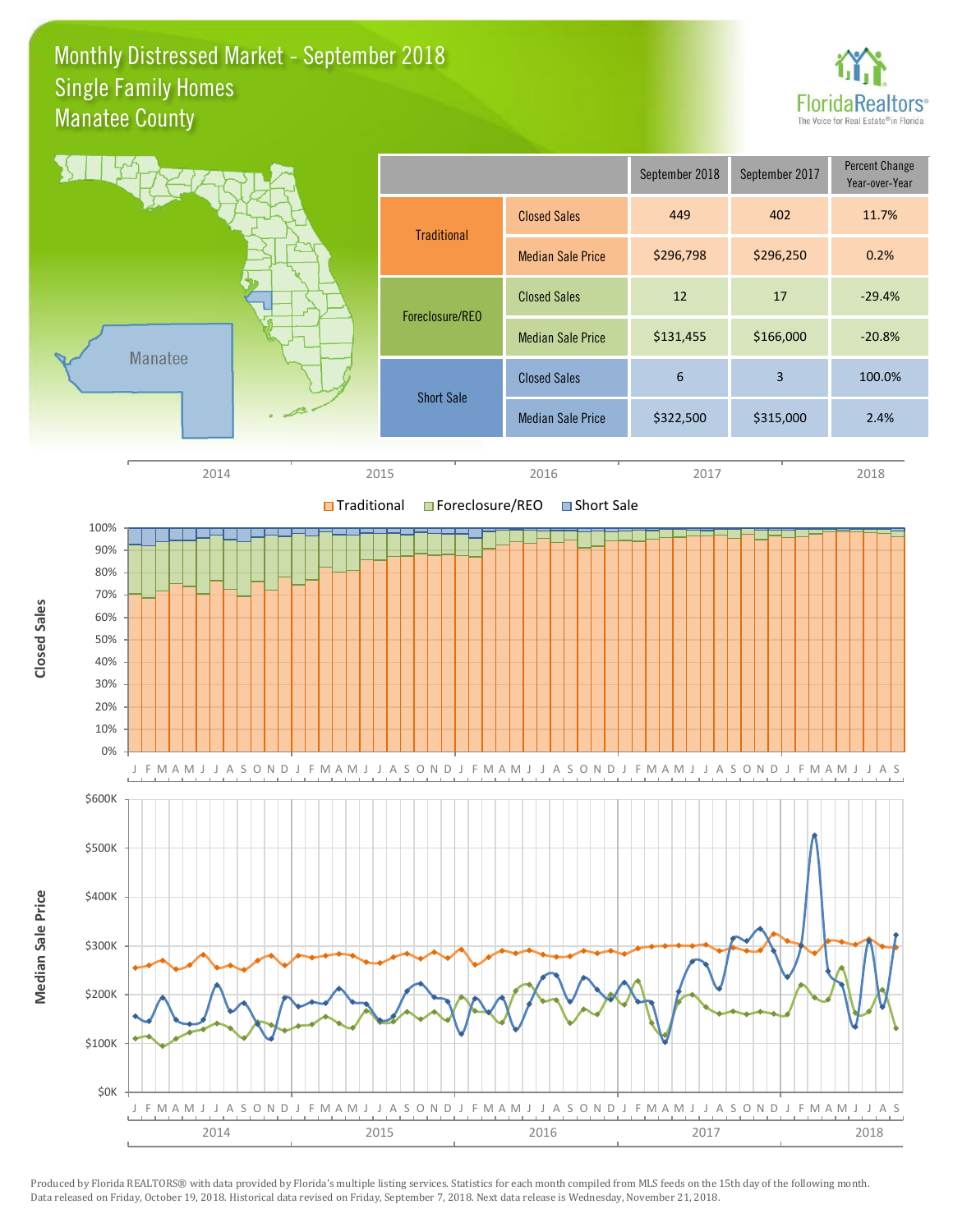### Monthly Distressed Market - September 2018 Sarasota County Single Family Homes

![](_page_8_Picture_1.jpeg)

![](_page_8_Figure_2.jpeg)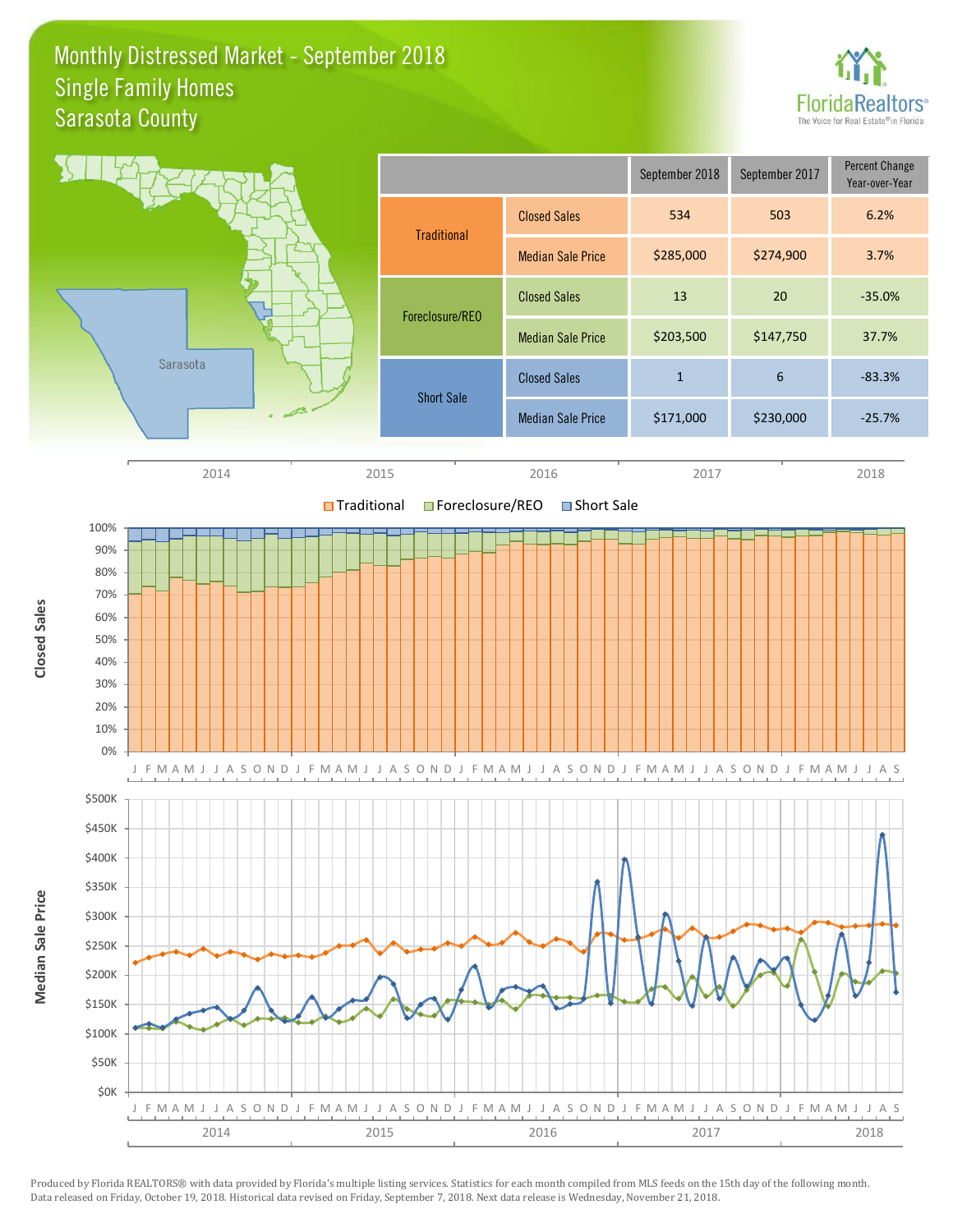### Monthly Distressed Market - September 2018 Manatee County Townhouses and Condos

![](_page_9_Picture_1.jpeg)

![](_page_9_Figure_2.jpeg)